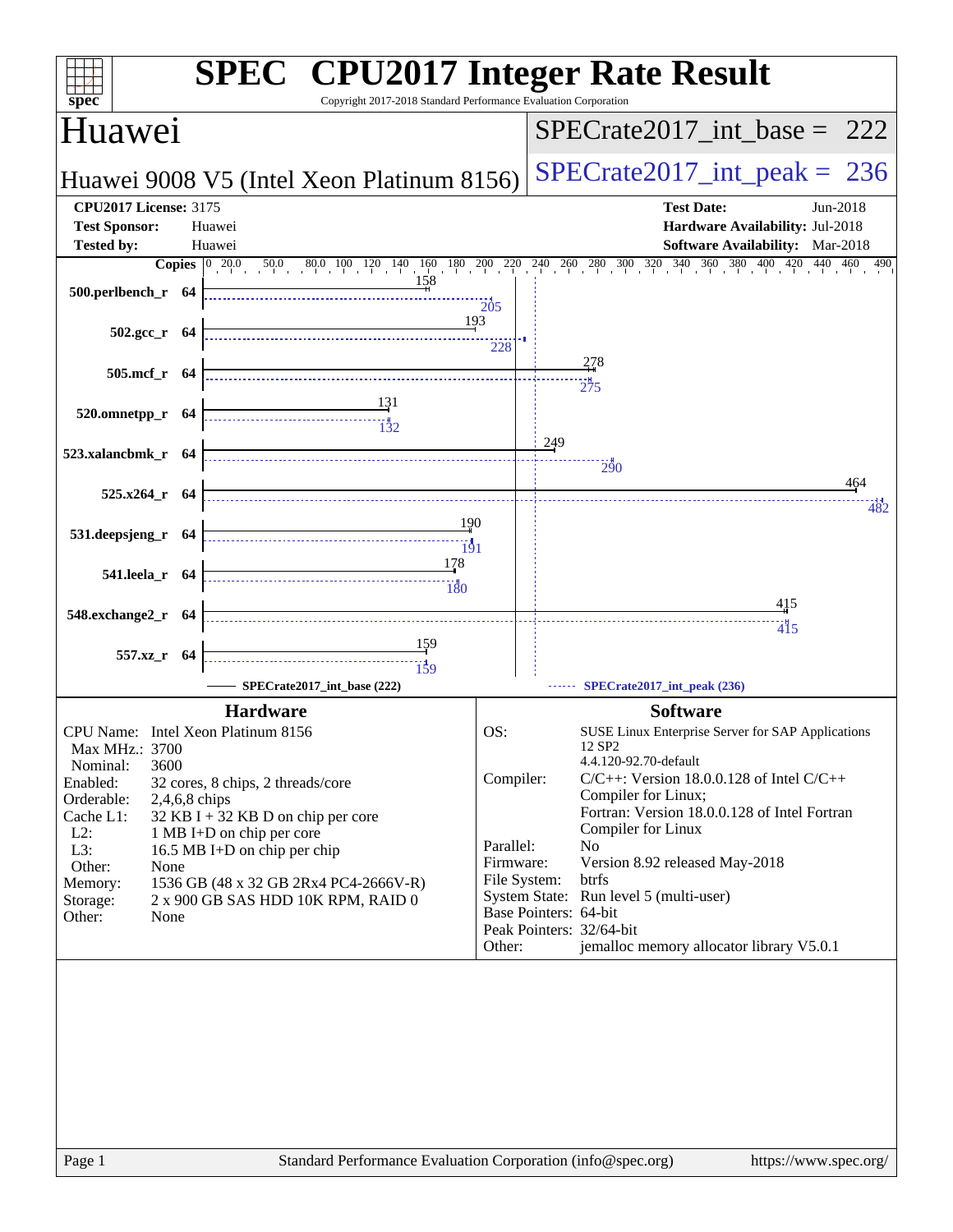

Copyright 2017-2018 Standard Performance Evaluation Corporation

#### Huawei

#### [SPECrate2017\\_int\\_base =](http://www.spec.org/auto/cpu2017/Docs/result-fields.html#SPECrate2017intbase) 222

Huawei 9008 V5 (Intel Xeon Platinum 8156) SPECrate  $2017$ \_int\_peak = 236

**[CPU2017 License:](http://www.spec.org/auto/cpu2017/Docs/result-fields.html#CPU2017License)** 3175 **[Test Date:](http://www.spec.org/auto/cpu2017/Docs/result-fields.html#TestDate)** Jun-2018 **[Test Sponsor:](http://www.spec.org/auto/cpu2017/Docs/result-fields.html#TestSponsor)** Huawei **[Hardware Availability:](http://www.spec.org/auto/cpu2017/Docs/result-fields.html#HardwareAvailability)** Jul-2018 **[Tested by:](http://www.spec.org/auto/cpu2017/Docs/result-fields.html#Testedby)** Huawei **[Software Availability:](http://www.spec.org/auto/cpu2017/Docs/result-fields.html#SoftwareAvailability)** Mar-2018

#### **[Results Table](http://www.spec.org/auto/cpu2017/Docs/result-fields.html#ResultsTable)**

|                             | <b>Base</b>   |                |        |                |            |                |       | <b>Peak</b>   |                |              |                |              |                |              |
|-----------------------------|---------------|----------------|--------|----------------|------------|----------------|-------|---------------|----------------|--------------|----------------|--------------|----------------|--------------|
| <b>Benchmark</b>            | <b>Copies</b> | <b>Seconds</b> | Ratio  | <b>Seconds</b> | Ratio      | <b>Seconds</b> | Ratio | <b>Copies</b> | <b>Seconds</b> | <b>Ratio</b> | <b>Seconds</b> | <b>Ratio</b> | <b>Seconds</b> | <b>Ratio</b> |
| $500.$ perlbench_r          | 64            | 634            | 161    | 643            | 158        | 644            | 158   | 64            | 498            | 205          | 498            | 205          | 497            | 205          |
| $502.\text{sec}$            | 64            | 469            | 193    | 469            | 193        | 469            | 193   | 64            | 397            | 228          | 396            | 229          | 398            | 228          |
| $505$ .mcf r                | 64            | 371            | 279    | 378            | 274        | 373            | 278   | 64            | 378            | 274          | 376            | 275          | 375            | 276          |
| 520.omnetpp_r               | 64            | 639            | 131    | 640            | 131        | 637            | 132   | 64            | 634            | 132          | 635            | 132          | 638            | 132          |
| 523.xalancbmk r             | 64            | 271            | 249    | 271            | 250        | 271            | 249   | 64            | 232            | 291          | 233            | 290          | 233            | 290          |
| $525.x264$ r                | 64            | 242            | 464    | 242            | 464        | 242            | 464   | 64            | 232            | 482          | 232            | 483          | 234            | 479          |
| 531.deepsjeng_r             | 64            | 387            | 189    | 386            | <b>190</b> | 386            | 190   | 64            | 384            | 191          | 385            | 191          | 384            | <u>191</u>   |
| 541.leela r                 | 64            | 590            | 179    | 594            | 178        | 595            | 178   | 64            | 584            | 181          | 588            | 180          | 588            | <u>180</u>   |
| 548.exchange2_r             | 64            | 406            | 413    | 404            | 415        | 404            | 415   | 64            | 404            | 416          | 404            | 415          | 405            | 414          |
| 557.xz r                    | 64            | 435            | 159    | 436            | 158        | 435            | 159   | 64            | 435            | 159          | 436            | 158          | 436            | <u>159</u>   |
| $SPECrate2017\_int\_base =$ |               |                | 222    |                |            |                |       |               |                |              |                |              |                |              |
| $CDECA = 4.0047 + 4 = 1$    |               |                | $\sim$ |                |            |                |       |               |                |              |                |              |                |              |

**[SPECrate2017\\_int\\_peak =](http://www.spec.org/auto/cpu2017/Docs/result-fields.html#SPECrate2017intpeak) 236**

Results appear in the [order in which they were run](http://www.spec.org/auto/cpu2017/Docs/result-fields.html#RunOrder). Bold underlined text [indicates a median measurement](http://www.spec.org/auto/cpu2017/Docs/result-fields.html#Median).

#### **[Submit Notes](http://www.spec.org/auto/cpu2017/Docs/result-fields.html#SubmitNotes)**

 The numactl mechanism was used to bind copies to processors. The config file option 'submit' was used to generate numactl commands to bind each copy to a specific processor. For details, please see the config file.

#### **[Operating System Notes](http://www.spec.org/auto/cpu2017/Docs/result-fields.html#OperatingSystemNotes)**

 Stack size set to unlimited using "ulimit -s unlimited" Numa balancing was disabled using "echo 0 > /proc/sys/kernel/numa\_balancing"

#### **[General Notes](http://www.spec.org/auto/cpu2017/Docs/result-fields.html#GeneralNotes)**

Environment variables set by runcpu before the start of the run: LD\_LIBRARY\_PATH = "/home/cpu2017/lib/ia32:/home/cpu2017/lib/intel64:/home/cpu2017/je5.0.1-32:/home/cpu2017/je5.0.1-64"

 Binaries compiled on a system with 1x Intel Core i7-4790 CPU + 32GB RAM memory using Redhat Enterprise Linux 7.4 Transparent Huge Pages enabled by default Prior to runcpu invocation Filesystem page cache synced and cleared with: sync; echo 3> /proc/sys/vm/drop\_caches runcpu command invoked through numactl i.e.: numactl --interleave=all runcpu <etc>

jemalloc: configured and built at default for 32bit (i686) and 64bit (x86\_64) targets; jemalloc: built with the RedHat Enterprise 7.4,

**(Continued on next page)**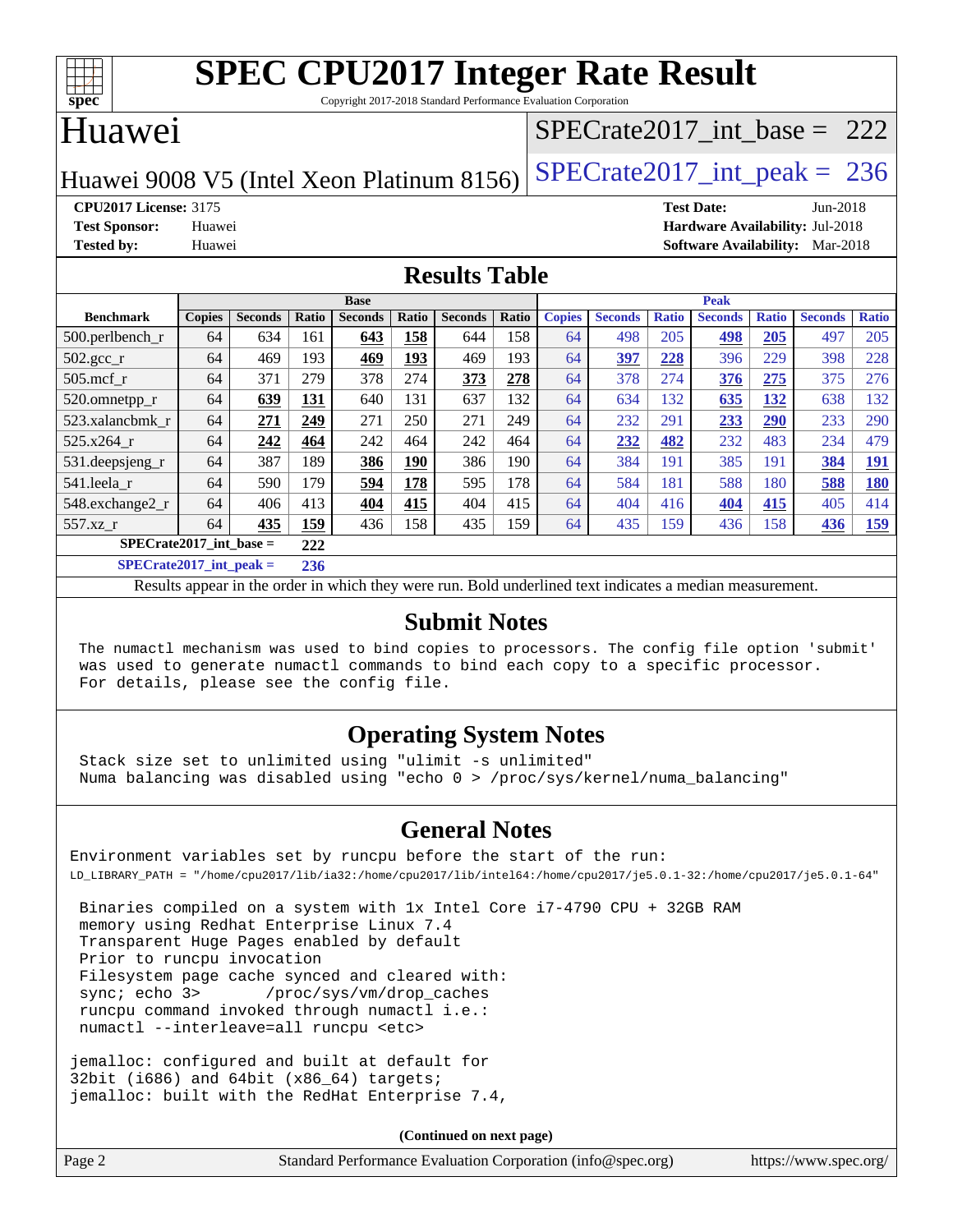

Copyright 2017-2018 Standard Performance Evaluation Corporation

### Huawei

[SPECrate2017\\_int\\_base =](http://www.spec.org/auto/cpu2017/Docs/result-fields.html#SPECrate2017intbase) 222

Huawei 9008 V5 (Intel Xeon Platinum 8156) SPECrate  $2017$ \_int\_peak = 236

**[Test Sponsor:](http://www.spec.org/auto/cpu2017/Docs/result-fields.html#TestSponsor)** Huawei **[Hardware Availability:](http://www.spec.org/auto/cpu2017/Docs/result-fields.html#HardwareAvailability)** Jul-2018 **[Tested by:](http://www.spec.org/auto/cpu2017/Docs/result-fields.html#Testedby)** Huawei **[Software Availability:](http://www.spec.org/auto/cpu2017/Docs/result-fields.html#SoftwareAvailability)** Mar-2018

**[CPU2017 License:](http://www.spec.org/auto/cpu2017/Docs/result-fields.html#CPU2017License)** 3175 **[Test Date:](http://www.spec.org/auto/cpu2017/Docs/result-fields.html#TestDate)** Jun-2018

#### **[General Notes \(Continued\)](http://www.spec.org/auto/cpu2017/Docs/result-fields.html#GeneralNotes)**

and the system compiler gcc 4.8.5; jemalloc: sources available from jemalloc.net or <https://github.com/jemalloc/jemalloc/releases;> Yes: The test sponsor attests, as of date of publication, that CVE-2017-5754 (Meltdown) is mitigated in the system as tested and documented. Yes: The test sponsor attests, as of date of publication, that CVE-2017-5753 (Spectre variant 1) is mitigated in the system as tested and documented. Yes: The test sponsor attests, as of date of publication, that CVE-2017-5715 (Spectre variant 2) is mitigated in the system as tested and documented.

#### **[Platform Notes](http://www.spec.org/auto/cpu2017/Docs/result-fields.html#PlatformNotes)**

 BIOS configuration: Sub NUMA Cluster (SNC) set to enabled IMC (Integrated memory controller) Interleaving set to 1 way interleave Xtended Prediction Table (XPT) Prefetch set to Enable Memory Patrol Scrub set to Disable Last Level Cache (LLC) Prefetch set to Disable Sysinfo program /home/cpu2017/bin/sysinfo Rev: r5797 of 2017-06-14 96c45e4568ad54c135fd618bcc091c0f running on linux-0mnb Tue Oct 16 07:10:32 2018 SUT (System Under Test) info as seen by some common utilities. For more information on this section, see <https://www.spec.org/cpu2017/Docs/config.html#sysinfo> From /proc/cpuinfo model name : Intel(R) Xeon(R) Platinum 8156 CPU @ 3.60GHz 8 "physical id"s (chips) 64 "processors" cores, siblings (Caution: counting these is hw and system dependent. The following excerpts from /proc/cpuinfo might not be reliable. Use with caution.) cpu cores : 4 siblings : 8 physical 0: cores 1 5 9 13 physical 1: cores 1 5 9 13 physical 2: cores 0 1 12 13 physical 3: cores 1 5 9 13 physical 4: cores 1 5 9 13 physical 5: cores 2 3 4 10 physical 6: cores 2 3 4 10 physical 7: cores 1 5 9 13 From lscpu: Architecture: x86\_64 CPU op-mode(s): 32-bit, 64-bit **(Continued on next page)**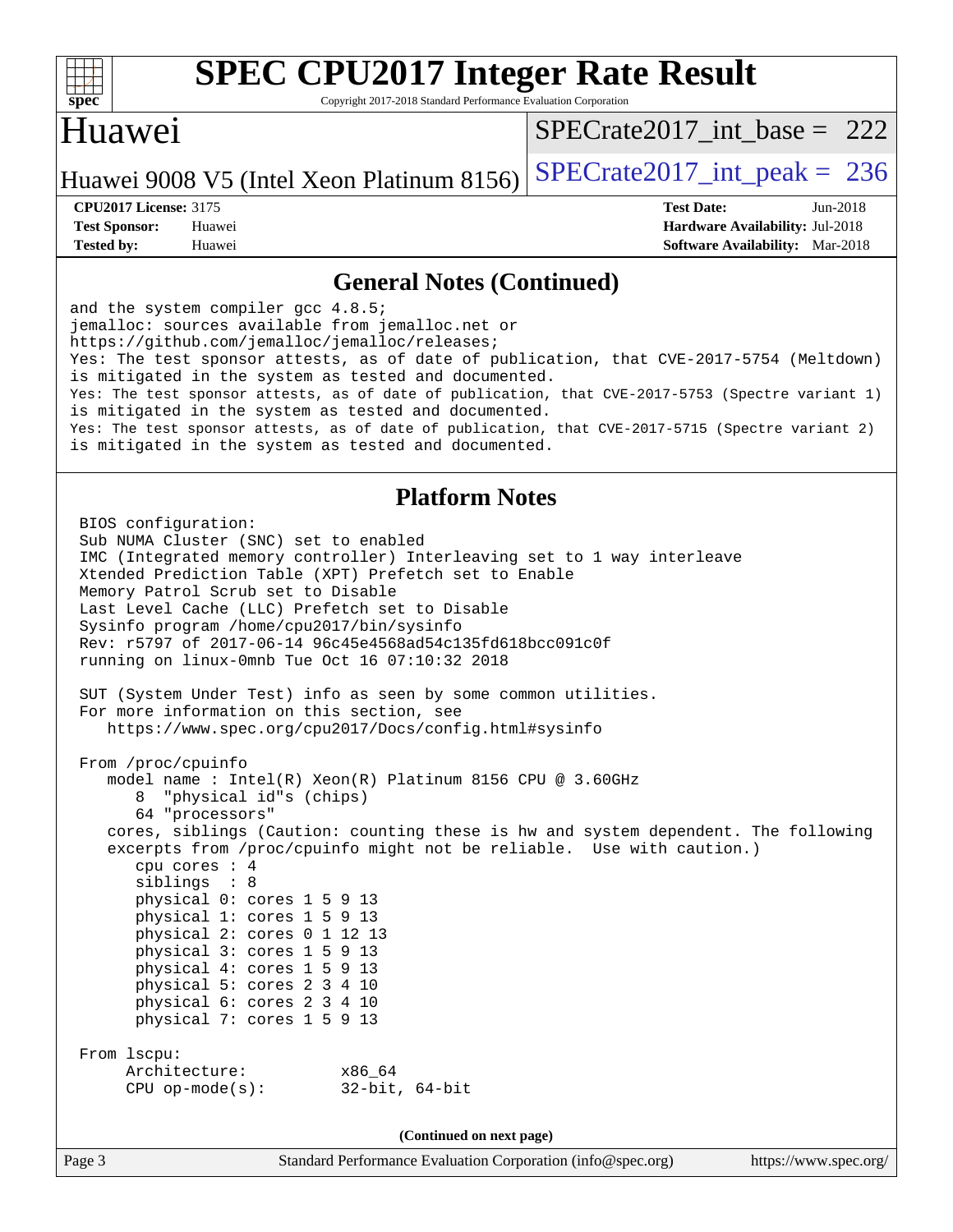

Copyright 2017-2018 Standard Performance Evaluation Corporation

### Huawei

[SPECrate2017\\_int\\_base =](http://www.spec.org/auto/cpu2017/Docs/result-fields.html#SPECrate2017intbase) 222

Huawei 9008 V5 (Intel Xeon Platinum 8156) SPECrate  $2017$ \_int\_peak = 236

**[CPU2017 License:](http://www.spec.org/auto/cpu2017/Docs/result-fields.html#CPU2017License)** 3175 **[Test Date:](http://www.spec.org/auto/cpu2017/Docs/result-fields.html#TestDate)** Jun-2018 **[Test Sponsor:](http://www.spec.org/auto/cpu2017/Docs/result-fields.html#TestSponsor)** Huawei **[Hardware Availability:](http://www.spec.org/auto/cpu2017/Docs/result-fields.html#HardwareAvailability)** Jul-2018 **[Tested by:](http://www.spec.org/auto/cpu2017/Docs/result-fields.html#Testedby)** Huawei **[Software Availability:](http://www.spec.org/auto/cpu2017/Docs/result-fields.html#SoftwareAvailability)** Mar-2018

#### **[Platform Notes \(Continued\)](http://www.spec.org/auto/cpu2017/Docs/result-fields.html#PlatformNotes)**

| Byte Order:                   | Little Endian                                                                        |
|-------------------------------|--------------------------------------------------------------------------------------|
| CPU(s):                       | 64                                                                                   |
| On-line CPU(s) list:          | $0 - 63$                                                                             |
| Thread(s) per core:           | 2                                                                                    |
| Core(s) per socket:           | 4                                                                                    |
| Socket(s):                    | 8                                                                                    |
| NUMA $node(s)$ :              | 16                                                                                   |
| Vendor ID:                    | GenuineIntel                                                                         |
| CPU family:                   | 6                                                                                    |
| Model:                        | 85                                                                                   |
| Model name:                   | $Intel(R) Xeon(R) Platinum 8156 CPU @ 3.60GHz$                                       |
| Stepping:                     | 4                                                                                    |
| CPU MHz:                      | 3601.000                                                                             |
| $CPU$ max $MHz:$              | 3601.0000                                                                            |
| CPU min MHz:                  | 1200.0000                                                                            |
| BogoMIPS:                     | 7199.96                                                                              |
| Virtualization:               | VT-x                                                                                 |
| L1d cache:                    | 32K                                                                                  |
| Lli cache:                    | 32K                                                                                  |
| $L2$ cache:                   | 1024K                                                                                |
| L3 cache:                     | 16896K                                                                               |
| NUMA node0 CPU(s):            | 0, 2, 32, 34                                                                         |
| NUMA nodel $CPU(s):$          | 1, 3, 33, 35                                                                         |
| NUMA node2 CPU(s):            | 4, 6, 36, 38                                                                         |
|                               | 5, 7, 37, 39                                                                         |
| NUMA $node3$ $CPU(s):$        |                                                                                      |
| NUMA $node4$ $CPU(s):$        | 8, 9, 40, 41                                                                         |
| NUMA node5 $CPU(s):$          | 10, 11, 42, 43                                                                       |
| NUMA $node6$ $CPU(s):$        | 12, 14, 44, 46                                                                       |
| NUMA $node7$ CPU $(s):$       | 13, 15, 45, 47                                                                       |
| NUMA node8 CPU(s):            | 16, 18, 48, 50                                                                       |
| NUMA node9 CPU(s):            | 17, 19, 49, 51                                                                       |
| NUMA node10 CPU(s):           | 20, 23, 52, 55                                                                       |
| NUMA $model1$ CPU $(s)$ :     | 21, 22, 53, 54                                                                       |
| NUMA $node12$ CPU $(s):$      | 24, 27, 56, 59                                                                       |
| NUMA node13 CPU(s):           | 25, 26, 57, 58                                                                       |
| NUMA $node14$ CPU $(s):$      | 28,30,60,62                                                                          |
| NUMA $node15$ CPU $(s):$      | 29, 31, 61, 63                                                                       |
| Flags:                        | fpu vme de pse tsc msr pae mce cx8 apic sep mtrr pge mca cmov                        |
|                               | pat pse36 clflush dts acpi mmx fxsr sse sse2 ss ht tm pbe syscall nx pdpe1gb rdtscp  |
|                               | Im constant_tsc art arch_perfmon pebs bts rep_good nopl xtopology nonstop_tsc        |
|                               | aperfmperf eagerfpu pni pclmulqdq dtes64 ds_cpl vmx smx est tm2 ssse3 sdbg fma cx16  |
|                               | xtpr pdcm pcid dca sse4_1 sse4_2 x2apic movbe popcnt tsc_deadline_timer aes xsave    |
|                               | avx f16c rdrand lahf_lm abm 3dnowprefetch ida arat epb invpcid_single pln pts dtherm |
|                               |                                                                                      |
|                               | intel_pt rsb_ctxsw spec_ctrl stibp retpoline kaiser tpr_shadow vnmi flexpriority ept |
|                               | vpid fsgsbase tsc_adjust bmil hle avx2 smep bmi2 erms invpcid rtm cqm mpx avx512f    |
|                               |                                                                                      |
| xgetbv1 cqm_llc cqm_occup_llc | avx512dq rdseed adx smap clflushopt clwb avx512cd avx512bw avx512vl xsaveopt xsavec  |

**(Continued on next page)**

| Page 4 | Standard Performance Evaluation Corporation (info@spec.org) | https://www.spec.org/ |
|--------|-------------------------------------------------------------|-----------------------|
|--------|-------------------------------------------------------------|-----------------------|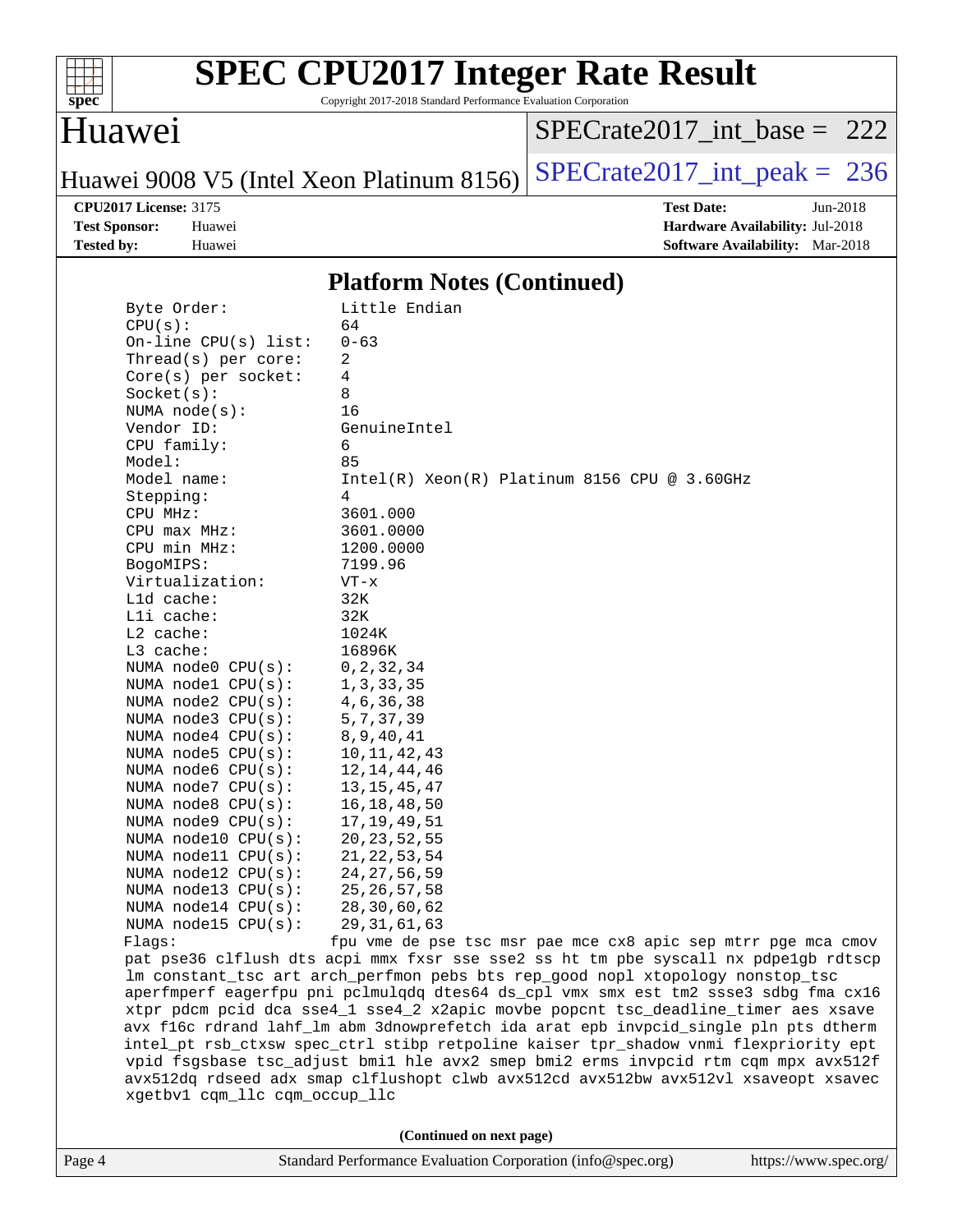| <b>SPEC CPU2017 Integer Rate Result</b><br>spec<br>Copyright 2017-2018 Standard Performance Evaluation Corporation |                                                              |
|--------------------------------------------------------------------------------------------------------------------|--------------------------------------------------------------|
| Huawei                                                                                                             | $SPECrate2017$ int base = 222                                |
| Huawei 9008 V5 (Intel Xeon Platinum 8156)                                                                          | $SPECTate2017\_int\_peak = 236$                              |
| <b>CPU2017 License: 3175</b>                                                                                       | <b>Test Date:</b><br>Jun-2018                                |
| <b>Test Sponsor:</b><br>Huawei                                                                                     | Hardware Availability: Jul-2018                              |
| <b>Tested by:</b><br>Huawei                                                                                        | <b>Software Availability:</b> Mar-2018                       |
| <b>Platform Notes (Continued)</b>                                                                                  |                                                              |
| /proc/cpuinfo cache data                                                                                           |                                                              |
| cache size : 16896 KB                                                                                              |                                                              |
|                                                                                                                    |                                                              |
| From numactl --hardware<br>physical chip.                                                                          | WARNING: a numactl 'node' might or might not correspond to a |
| available: 16 nodes (0-15)                                                                                         |                                                              |
| node 0 cpus: 0 2 32 34                                                                                             |                                                              |
| node 0 size: 95025 MB                                                                                              |                                                              |
| node 0 free: 94419 MB                                                                                              |                                                              |
| node 1 cpus: 1 3 33 35                                                                                             |                                                              |
| node 1 size: 96762 MB                                                                                              |                                                              |
| node 1 free: 96462 MB                                                                                              |                                                              |
| node 2 cpus: 4 6 36 38<br>node 2 size: 96762 MB                                                                    |                                                              |
| node 2 free: 96518 MB                                                                                              |                                                              |
| node 3 cpus: 5 7 37 39                                                                                             |                                                              |
| node 3 size: 96762 MB                                                                                              |                                                              |
| node 3 free: 96494 MB                                                                                              |                                                              |
| node 4 cpus: 8 9 40 41                                                                                             |                                                              |
| node 4 size: 96762 MB                                                                                              |                                                              |
| node 4 free: 96477 MB                                                                                              |                                                              |
| node 5 cpus: 10 11 42 43                                                                                           |                                                              |
| node 5 size: 96762 MB<br>node 5 free: 96575 MB                                                                     |                                                              |
| node 6 cpus: 12 14 44 46                                                                                           |                                                              |
| node 6 size: 96762 MB                                                                                              |                                                              |
| node 6 free: 96553 MB                                                                                              |                                                              |
| node 7 cpus: 13 15 45 47                                                                                           |                                                              |
| node 7 size: 96762 MB                                                                                              |                                                              |
| node 7 free: 96588 MB                                                                                              |                                                              |
| node 8 cpus: 16 18 48 50                                                                                           |                                                              |
| node 8 size: 96762 MB<br>node 8 free: 96564 MB                                                                     |                                                              |
| node 9 cpus: 17 19 49 51                                                                                           |                                                              |
| node 9 size: 96762 MB                                                                                              |                                                              |
| node 9 free: 96562 MB                                                                                              |                                                              |
| node 10 cpus: 20 23 52 55                                                                                          |                                                              |
| node 10 size: 96762 MB                                                                                             |                                                              |
| node 10 free: 96506 MB                                                                                             |                                                              |
| node 11 cpus: 21 22 53 54                                                                                          |                                                              |
| node 11 size: 96762 MB<br>node 11 free: 96480 MB                                                                   |                                                              |
| node 12 cpus: 24 27 56 59                                                                                          |                                                              |
| node 12 size: 96762 MB                                                                                             |                                                              |
| node 12 free: 96552 MB                                                                                             |                                                              |
| node 13 cpus: 25 26 57 58                                                                                          |                                                              |
|                                                                                                                    |                                                              |
| (Continued on next page)                                                                                           |                                                              |
| Page 5<br>Standard Performance Evaluation Corporation (info@spec.org)                                              | https://www.spec.org/                                        |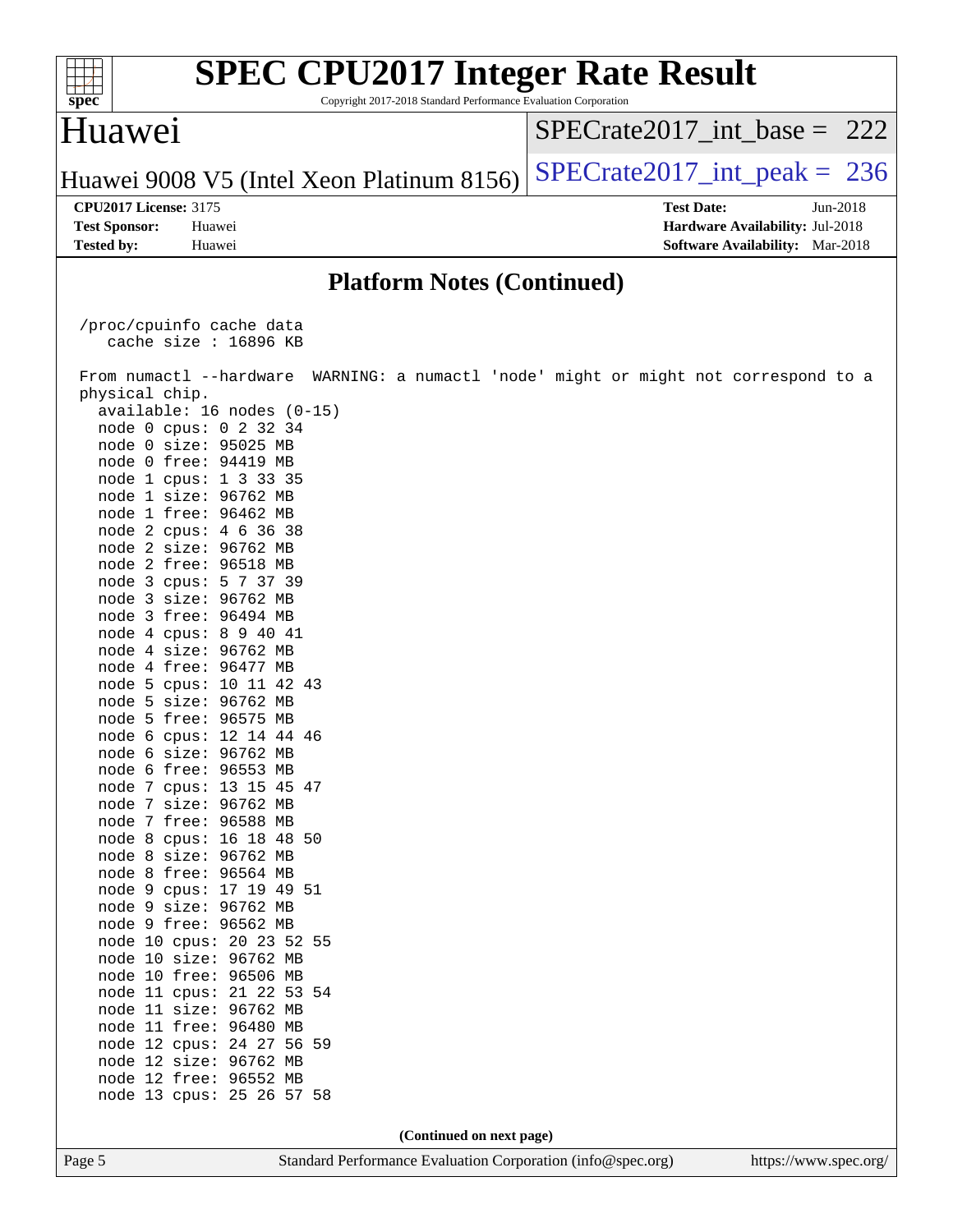| spec <sup>®</sup>                         |                                                  |                                                                |          |          |                    |          |          |          |          | Copyright 2017-2018 Standard Performance Evaluation Corporation |          |          |          |          |                   | <b>SPEC CPU2017 Integer Rate Result</b> |                                                                                    |          |  |
|-------------------------------------------|--------------------------------------------------|----------------------------------------------------------------|----------|----------|--------------------|----------|----------|----------|----------|-----------------------------------------------------------------|----------|----------|----------|----------|-------------------|-----------------------------------------|------------------------------------------------------------------------------------|----------|--|
| Huawei                                    |                                                  |                                                                |          |          |                    |          |          |          |          |                                                                 |          |          |          |          |                   |                                         | $SPECrate2017\_int\_base = 222$                                                    |          |  |
| Huawei 9008 V5 (Intel Xeon Platinum 8156) |                                                  |                                                                |          |          |                    |          |          |          |          |                                                                 |          |          |          |          |                   |                                         | $SPECrate2017\_int\_peak = 236$                                                    |          |  |
| <b>CPU2017 License: 3175</b>              |                                                  |                                                                |          |          |                    |          |          |          |          |                                                                 |          |          |          |          | <b>Test Date:</b> |                                         |                                                                                    | Jun-2018 |  |
| <b>Test Sponsor:</b>                      |                                                  | Huawei                                                         |          |          |                    |          |          |          |          |                                                                 |          |          |          |          |                   |                                         | Hardware Availability: Jul-2018                                                    |          |  |
| <b>Tested by:</b>                         |                                                  | Huawei                                                         |          |          |                    |          |          |          |          |                                                                 |          |          |          |          |                   |                                         | <b>Software Availability:</b> Mar-2018                                             |          |  |
|                                           |                                                  |                                                                |          |          |                    |          |          |          |          | <b>Platform Notes (Continued)</b>                               |          |          |          |          |                   |                                         |                                                                                    |          |  |
|                                           | node 13 size: 96762 MB<br>node 13 free: 96570 MB |                                                                |          |          |                    |          |          |          |          |                                                                 |          |          |          |          |                   |                                         |                                                                                    |          |  |
|                                           | node 14 cpus:                                    |                                                                | 28 30    |          | 60<br>62           |          |          |          |          |                                                                 |          |          |          |          |                   |                                         |                                                                                    |          |  |
|                                           | node 14 size: 96762                              |                                                                |          | МB       |                    |          |          |          |          |                                                                 |          |          |          |          |                   |                                         |                                                                                    |          |  |
|                                           | node 14 free: 96522 MB                           |                                                                |          |          |                    |          |          |          |          |                                                                 |          |          |          |          |                   |                                         |                                                                                    |          |  |
|                                           | node 15 cpus: 29 31 61 63                        |                                                                |          |          |                    |          |          |          |          |                                                                 |          |          |          |          |                   |                                         |                                                                                    |          |  |
|                                           | node 15 size: 96605 MB                           |                                                                |          |          |                    |          |          |          |          |                                                                 |          |          |          |          |                   |                                         |                                                                                    |          |  |
|                                           | node 15 free: 96382 MB                           |                                                                |          |          |                    |          |          |          |          |                                                                 |          |          |          |          |                   |                                         |                                                                                    |          |  |
| node                                      | node distances:<br>$\mathbf 0$                   | 1                                                              | 2        | 3        | 4                  | 5        | 6        | 7        | 8        | 9                                                               | 10       | 11       | 12       | 13       | 14                | 15                                      |                                                                                    |          |  |
| 0:                                        | 10                                               | 20                                                             | 20       | 20       | 20                 | 20       | 20       | 20       | 20       | 20                                                              | 20       | 20       | 20       | 20       | 20                | 20                                      |                                                                                    |          |  |
| 1:                                        | 20                                               | 10                                                             | 20       | 20       | 20                 | 20       | 20       | 20       | 20       | 20                                                              | 20       | 20       | 20       | 20       | 20                | 20                                      |                                                                                    |          |  |
| 2:                                        | 20                                               | 20                                                             | 10       | 20       | 20                 | 20       | 20       | 20       | 20       | 20                                                              | 20       | 20       | 20       | 20       | 20                | 20                                      |                                                                                    |          |  |
| 3:                                        | 20                                               | 20                                                             | 20       | 10       | 20                 | 20       | 20       | 20       | 20       | 20                                                              | 20       | 20       | 20       | 20       | 20                | 20                                      |                                                                                    |          |  |
| 4:                                        | 20                                               | 20                                                             | 20       | 20       | 10                 | 20       | 20       | 20       | 20       | 20                                                              | 20       | 20       | 20       | 20       | 20                | 20                                      |                                                                                    |          |  |
| 5:<br>6:                                  | 20<br>20                                         | 20<br>20                                                       | 20<br>20 | 20<br>20 | 20<br>20           | 10<br>20 | 20<br>10 | 20<br>20 | 20<br>20 | 20<br>20                                                        | 20<br>20 | 20<br>20 | 20<br>20 | 20<br>20 | 20<br>20          | 20<br>20                                |                                                                                    |          |  |
| 7:                                        | 20                                               | 20                                                             | 20       | 20       | 20                 | 20       | 20       | 10       | 20       | 20                                                              | 20       | 20       | 20       | 20       | 20                | 20                                      |                                                                                    |          |  |
| 8:                                        | 20                                               | 20                                                             | 20       | 20       | 20                 | 20       | 20       | 20       | 10       | 20                                                              | 20       | 20       | 20       | 20       | 20                | 20                                      |                                                                                    |          |  |
| 9 :                                       | 20                                               | 20                                                             | 20       | 20       | 20                 | 20       | 20       | 20       | 20       | 10                                                              | 20       | 20       | 20       | 20       | 20                | 20                                      |                                                                                    |          |  |
| 10:                                       | 20                                               | 20                                                             | 20       | 20       | 20                 | 20       | 20       | 20       | 20       | 20                                                              | 10       | 20       | 20       | 20       | 20                | 20                                      |                                                                                    |          |  |
| 11:                                       | 20                                               | 20                                                             | 20       | 20       | 20                 | 20       | 20       | 20       | 20       | 20                                                              | 20       | 10       | 20       | 20       | 20                | 20                                      |                                                                                    |          |  |
| 12:<br>13:                                | 20<br>20                                         | 20<br>20                                                       | 20<br>20 | 20<br>20 | 20<br>20           | 20<br>20 | 20<br>20 | 20<br>20 | 20<br>20 | 20<br>20                                                        | 20<br>20 | 20<br>20 | 10<br>20 | 20<br>10 | 20<br>20          | 20<br>20                                |                                                                                    |          |  |
| 14:                                       | 20                                               | 20                                                             | 20       | 20       | 20                 | 20       | 20       | 20       | 20       | 20                                                              | 20       | 20       | 20       | 20       | 10                | 20                                      |                                                                                    |          |  |
| 15:                                       | 20                                               | 20                                                             | 20       | 20       | 20                 | 20       | 20       | 20       | 20       | 20                                                              | 20       | 20       | 20       | 20       | 20                | 10                                      |                                                                                    |          |  |
| From /proc/meminfo                        | MemTotal:<br>HugePages Total:                    |                                                                |          |          | 1583410940 kB<br>0 |          |          |          |          |                                                                 |          |          |          |          |                   |                                         |                                                                                    |          |  |
|                                           | Hugepagesize:                                    |                                                                |          |          | 2048 kB            |          |          |          |          |                                                                 |          |          |          |          |                   |                                         |                                                                                    |          |  |
| /usr/bin/lsb_release -d                   | SUSE Linux Enterprise Server 12 SP2              |                                                                |          |          |                    |          |          |          |          |                                                                 |          |          |          |          |                   |                                         |                                                                                    |          |  |
| From /etc/*release* /etc/*version*        | SuSE-release:                                    | SUSE Linux Enterprise Server 12 (x86_64)                       |          |          |                    |          |          |          |          |                                                                 |          |          |          |          |                   |                                         |                                                                                    |          |  |
|                                           |                                                  | $VERSION = 12$                                                 |          |          |                    |          |          |          |          |                                                                 |          |          |          |          |                   |                                         |                                                                                    |          |  |
|                                           |                                                  | $PATCHLEVEL = 2$                                               |          |          |                    |          |          |          |          |                                                                 |          |          |          |          |                   |                                         |                                                                                    |          |  |
|                                           |                                                  | # Please check /etc/os-release for details about this release. |          |          |                    |          |          |          |          |                                                                 |          |          |          |          |                   |                                         | # This file is deprecated and will be removed in a future service pack or release. |          |  |
|                                           | os-release:                                      |                                                                |          |          |                    |          |          |          |          |                                                                 |          |          |          |          |                   |                                         |                                                                                    |          |  |
|                                           |                                                  | NAME="SLES"                                                    |          |          |                    |          |          |          |          |                                                                 |          |          |          |          |                   |                                         |                                                                                    |          |  |
|                                           |                                                  | VERSION="12-SP2"<br>VERSION_ID="12.2"                          |          |          |                    |          |          |          |          |                                                                 |          |          |          |          |                   |                                         |                                                                                    |          |  |
|                                           |                                                  | PRETTY_NAME="SUSE Linux Enterprise Server 12 SP2"              |          |          |                    |          |          |          |          |                                                                 |          |          |          |          |                   |                                         |                                                                                    |          |  |
|                                           |                                                  |                                                                |          |          |                    |          |          |          |          |                                                                 |          |          |          |          |                   |                                         |                                                                                    |          |  |
|                                           |                                                  |                                                                |          |          |                    |          |          |          |          | (Continued on next page)                                        |          |          |          |          |                   |                                         |                                                                                    |          |  |
| Page 6                                    |                                                  |                                                                |          |          |                    |          |          |          |          | Standard Performance Evaluation Corporation (info@spec.org)     |          |          |          |          |                   |                                         | https://www.spec.org/                                                              |          |  |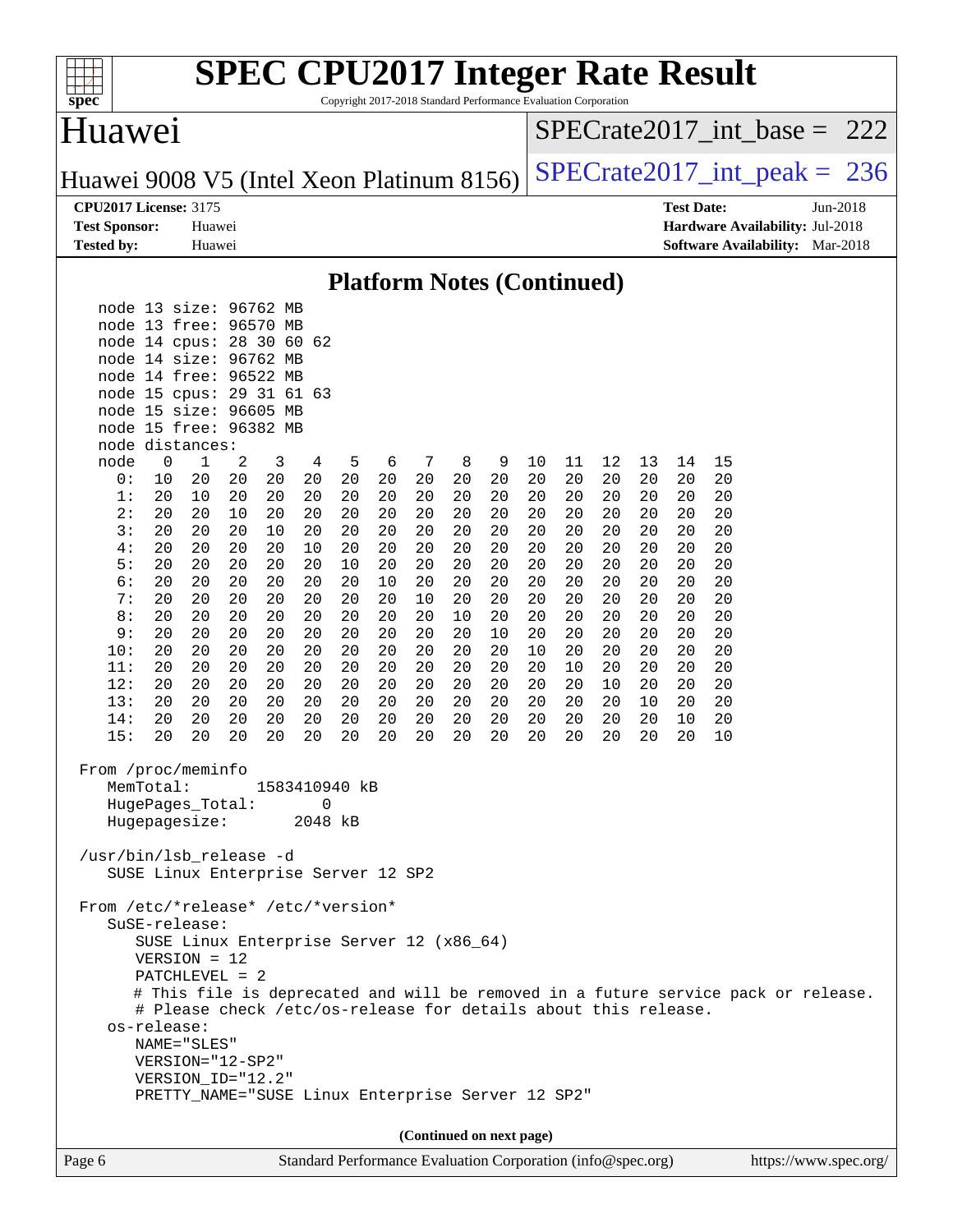| <b>SPEC CPU2017 Integer Rate Result</b><br>$spec^*$<br>Copyright 2017-2018 Standard Performance Evaluation Corporation                                                                                                                                                                                                                                                                                                                                                                                        |                                                                    |
|---------------------------------------------------------------------------------------------------------------------------------------------------------------------------------------------------------------------------------------------------------------------------------------------------------------------------------------------------------------------------------------------------------------------------------------------------------------------------------------------------------------|--------------------------------------------------------------------|
| Huawei                                                                                                                                                                                                                                                                                                                                                                                                                                                                                                        | $SPECrate2017$ int base = 222                                      |
| Huawei 9008 V5 (Intel Xeon Platinum 8156)                                                                                                                                                                                                                                                                                                                                                                                                                                                                     | $SPECrate2017\_int\_peak = 236$                                    |
| <b>CPU2017 License: 3175</b><br><b>Test Sponsor:</b><br>Huawei                                                                                                                                                                                                                                                                                                                                                                                                                                                | <b>Test Date:</b><br>$Jun-2018$<br>Hardware Availability: Jul-2018 |
| <b>Tested by:</b><br>Huawei                                                                                                                                                                                                                                                                                                                                                                                                                                                                                   | <b>Software Availability:</b> Mar-2018                             |
| <b>Platform Notes (Continued)</b>                                                                                                                                                                                                                                                                                                                                                                                                                                                                             |                                                                    |
| ID="sles"<br>$ANSI$ _COLOR=" $0:32$ "<br>CPE_NAME="cpe:/o:suse:sles:12:sp2"                                                                                                                                                                                                                                                                                                                                                                                                                                   |                                                                    |
| uname $-a$ :<br>Linux linux-0mnb 4.4.120-92.70-default #1 SMP Wed Mar 14 15:59:43 UTC 2018 (52a83de)<br>x86_64 x86_64 x86_64 GNU/Linux                                                                                                                                                                                                                                                                                                                                                                        |                                                                    |
| run-level 5 Oct 15 23:40                                                                                                                                                                                                                                                                                                                                                                                                                                                                                      |                                                                    |
| SPEC is set to: /home/cpu2017<br>Filesystem<br>Size Used Avail Use% Mounted on<br>Type<br>/dev/sda4<br>btrfs 1.5T<br>23G 1.5T                                                                                                                                                                                                                                                                                                                                                                                 | $2\%$ /home                                                        |
| Additional information from dmidecode follows. WARNING: Use caution when you interpret<br>this section. The 'dmidecode' program reads system data which is "intended to allow<br>hardware to be accurately determined", but the intent may not be met, as there are<br>frequent changes to hardware, firmware, and the "DMTF SMBIOS" standard.<br>BIOS INSYDE Corp. 8.92 05/02/2018<br>Memory:<br>48x NO DIMM NO DIMM<br>48x Samsung M393A4K40BB2-CTD 32 GB 2 rank 2666<br>(End of data from sysinfo program) |                                                                    |
| <b>Compiler Version Notes</b>                                                                                                                                                                                                                                                                                                                                                                                                                                                                                 |                                                                    |
| 500.perlbench_r(base) 502.gcc_r(base) 505.mcf_r(base, peak)<br>CC.<br>525.x264_r(base, peak) 557.xz_r(base, peak)                                                                                                                                                                                                                                                                                                                                                                                             |                                                                    |
| icc (ICC) 18.0.0 20170811<br>Copyright (C) 1985-2017 Intel Corporation. All rights reserved.                                                                                                                                                                                                                                                                                                                                                                                                                  |                                                                    |
| 500.perlbench_r(peak) 502.gcc_r(peak)<br>CC                                                                                                                                                                                                                                                                                                                                                                                                                                                                   |                                                                    |
| icc (ICC) 18.0.0 20170811<br>Copyright (C) 1985-2017 Intel Corporation. All rights reserved.                                                                                                                                                                                                                                                                                                                                                                                                                  |                                                                    |
| CXXC 520.omnetpp_r(base) 523.xalancbmk_r(base) 531.deepsjeng_r(base)<br>541.leela_r(base)                                                                                                                                                                                                                                                                                                                                                                                                                     |                                                                    |
|                                                                                                                                                                                                                                                                                                                                                                                                                                                                                                               |                                                                    |
| (Continued on next page)                                                                                                                                                                                                                                                                                                                                                                                                                                                                                      |                                                                    |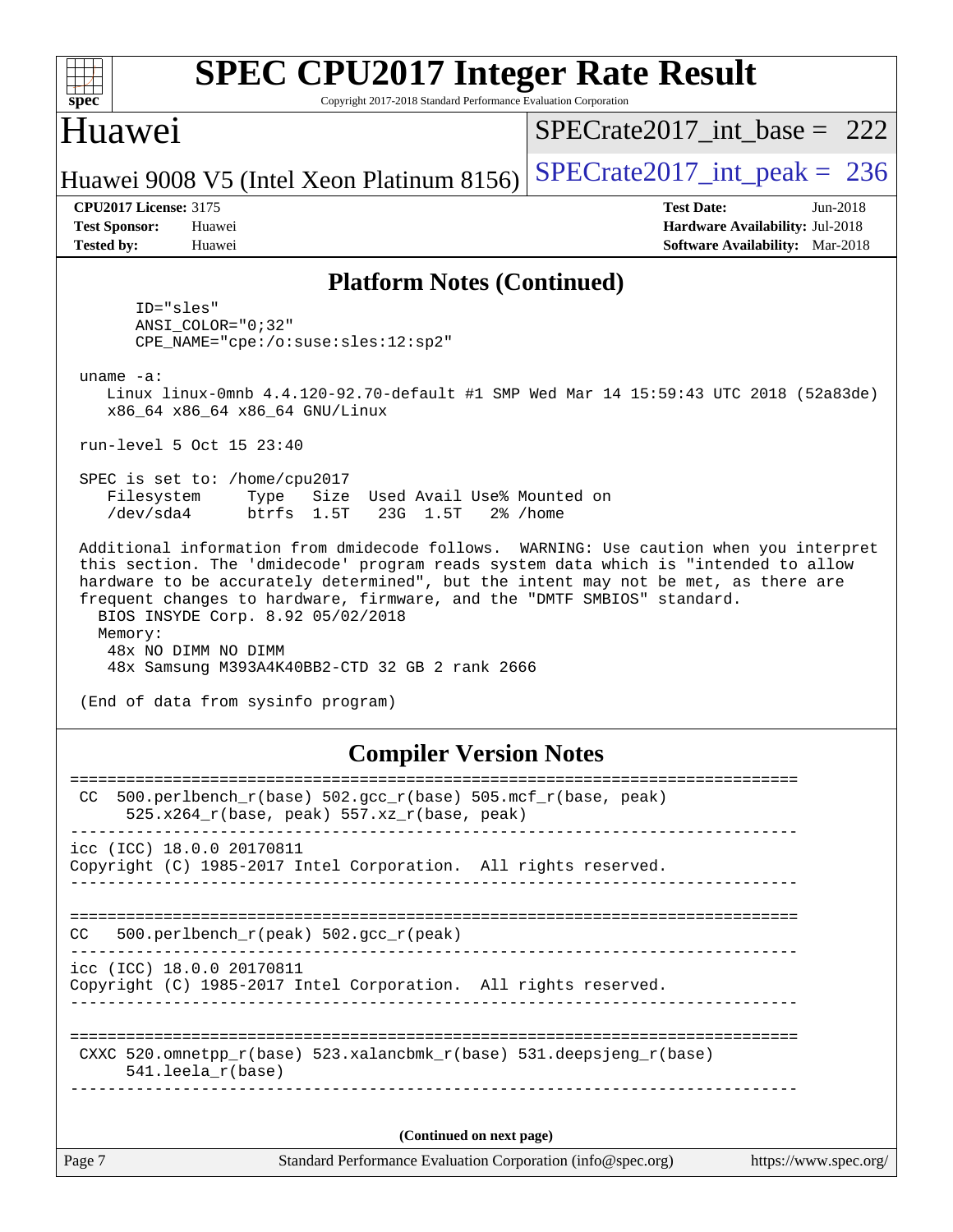| S<br>e<br>IJ<br>U |  |  |  |  |  |  |  |  |
|-------------------|--|--|--|--|--|--|--|--|

Copyright 2017-2018 Standard Performance Evaluation Corporation

## Huawei

[SPECrate2017\\_int\\_base =](http://www.spec.org/auto/cpu2017/Docs/result-fields.html#SPECrate2017intbase) 222

Huawei 9008 V5 (Intel Xeon Platinum 8156) SPECrate  $2017$ \_int\_peak = 236

**[CPU2017 License:](http://www.spec.org/auto/cpu2017/Docs/result-fields.html#CPU2017License)** 3175 **[Test Date:](http://www.spec.org/auto/cpu2017/Docs/result-fields.html#TestDate)** Jun-2018 **[Test Sponsor:](http://www.spec.org/auto/cpu2017/Docs/result-fields.html#TestSponsor)** Huawei **[Hardware Availability:](http://www.spec.org/auto/cpu2017/Docs/result-fields.html#HardwareAvailability)** Jul-2018 **[Tested by:](http://www.spec.org/auto/cpu2017/Docs/result-fields.html#Testedby)** Huawei **[Software Availability:](http://www.spec.org/auto/cpu2017/Docs/result-fields.html#SoftwareAvailability)** Mar-2018

#### **[Compiler Version Notes \(Continued\)](http://www.spec.org/auto/cpu2017/Docs/result-fields.html#CompilerVersionNotes)**

| icpc (ICC) 18.0.0 20170811<br>Copyright (C) 1985-2017 Intel Corporation. All rights reserved.    |  |  |  |  |  |  |  |  |
|--------------------------------------------------------------------------------------------------|--|--|--|--|--|--|--|--|
|                                                                                                  |  |  |  |  |  |  |  |  |
| CXXC 520.omnetpp_r(peak) 523.xalancbmk_r(peak) 531.deepsjeng_r(peak)<br>$541.$ leela $r$ (peak)  |  |  |  |  |  |  |  |  |
| icpc (ICC) 18.0.0 20170811<br>Copyright (C) 1985-2017 Intel Corporation. All rights reserved.    |  |  |  |  |  |  |  |  |
| $FC$ 548. exchange $2/r$ (base, peak)                                                            |  |  |  |  |  |  |  |  |
| ifort (IFORT) 18.0.0 20170811<br>Copyright (C) 1985-2017 Intel Corporation. All rights reserved. |  |  |  |  |  |  |  |  |

## **[Base Compiler Invocation](http://www.spec.org/auto/cpu2017/Docs/result-fields.html#BaseCompilerInvocation)**

[C benchmarks](http://www.spec.org/auto/cpu2017/Docs/result-fields.html#Cbenchmarks): [icc](http://www.spec.org/cpu2017/results/res2018q4/cpu2017-20181017-09259.flags.html#user_CCbase_intel_icc_18.0_66fc1ee009f7361af1fbd72ca7dcefbb700085f36577c54f309893dd4ec40d12360134090235512931783d35fd58c0460139e722d5067c5574d8eaf2b3e37e92)

[C++ benchmarks:](http://www.spec.org/auto/cpu2017/Docs/result-fields.html#CXXbenchmarks) [icpc](http://www.spec.org/cpu2017/results/res2018q4/cpu2017-20181017-09259.flags.html#user_CXXbase_intel_icpc_18.0_c510b6838c7f56d33e37e94d029a35b4a7bccf4766a728ee175e80a419847e808290a9b78be685c44ab727ea267ec2f070ec5dc83b407c0218cded6866a35d07)

[Fortran benchmarks](http://www.spec.org/auto/cpu2017/Docs/result-fields.html#Fortranbenchmarks): [ifort](http://www.spec.org/cpu2017/results/res2018q4/cpu2017-20181017-09259.flags.html#user_FCbase_intel_ifort_18.0_8111460550e3ca792625aed983ce982f94888b8b503583aa7ba2b8303487b4d8a21a13e7191a45c5fd58ff318f48f9492884d4413fa793fd88dd292cad7027ca)

# **[Base Portability Flags](http://www.spec.org/auto/cpu2017/Docs/result-fields.html#BasePortabilityFlags)**

 500.perlbench\_r: [-DSPEC\\_LP64](http://www.spec.org/cpu2017/results/res2018q4/cpu2017-20181017-09259.flags.html#b500.perlbench_r_basePORTABILITY_DSPEC_LP64) [-DSPEC\\_LINUX\\_X64](http://www.spec.org/cpu2017/results/res2018q4/cpu2017-20181017-09259.flags.html#b500.perlbench_r_baseCPORTABILITY_DSPEC_LINUX_X64) 502.gcc\_r: [-DSPEC\\_LP64](http://www.spec.org/cpu2017/results/res2018q4/cpu2017-20181017-09259.flags.html#suite_basePORTABILITY502_gcc_r_DSPEC_LP64) 505.mcf\_r: [-DSPEC\\_LP64](http://www.spec.org/cpu2017/results/res2018q4/cpu2017-20181017-09259.flags.html#suite_basePORTABILITY505_mcf_r_DSPEC_LP64) 520.omnetpp\_r: [-DSPEC\\_LP64](http://www.spec.org/cpu2017/results/res2018q4/cpu2017-20181017-09259.flags.html#suite_basePORTABILITY520_omnetpp_r_DSPEC_LP64) 523.xalancbmk\_r: [-DSPEC\\_LP64](http://www.spec.org/cpu2017/results/res2018q4/cpu2017-20181017-09259.flags.html#suite_basePORTABILITY523_xalancbmk_r_DSPEC_LP64) [-DSPEC\\_LINUX](http://www.spec.org/cpu2017/results/res2018q4/cpu2017-20181017-09259.flags.html#b523.xalancbmk_r_baseCXXPORTABILITY_DSPEC_LINUX) 525.x264\_r: [-DSPEC\\_LP64](http://www.spec.org/cpu2017/results/res2018q4/cpu2017-20181017-09259.flags.html#suite_basePORTABILITY525_x264_r_DSPEC_LP64) 531.deepsjeng\_r: [-DSPEC\\_LP64](http://www.spec.org/cpu2017/results/res2018q4/cpu2017-20181017-09259.flags.html#suite_basePORTABILITY531_deepsjeng_r_DSPEC_LP64) 541.leela\_r: [-DSPEC\\_LP64](http://www.spec.org/cpu2017/results/res2018q4/cpu2017-20181017-09259.flags.html#suite_basePORTABILITY541_leela_r_DSPEC_LP64) 548.exchange2\_r: [-DSPEC\\_LP64](http://www.spec.org/cpu2017/results/res2018q4/cpu2017-20181017-09259.flags.html#suite_basePORTABILITY548_exchange2_r_DSPEC_LP64) 557.xz\_r: [-DSPEC\\_LP64](http://www.spec.org/cpu2017/results/res2018q4/cpu2017-20181017-09259.flags.html#suite_basePORTABILITY557_xz_r_DSPEC_LP64)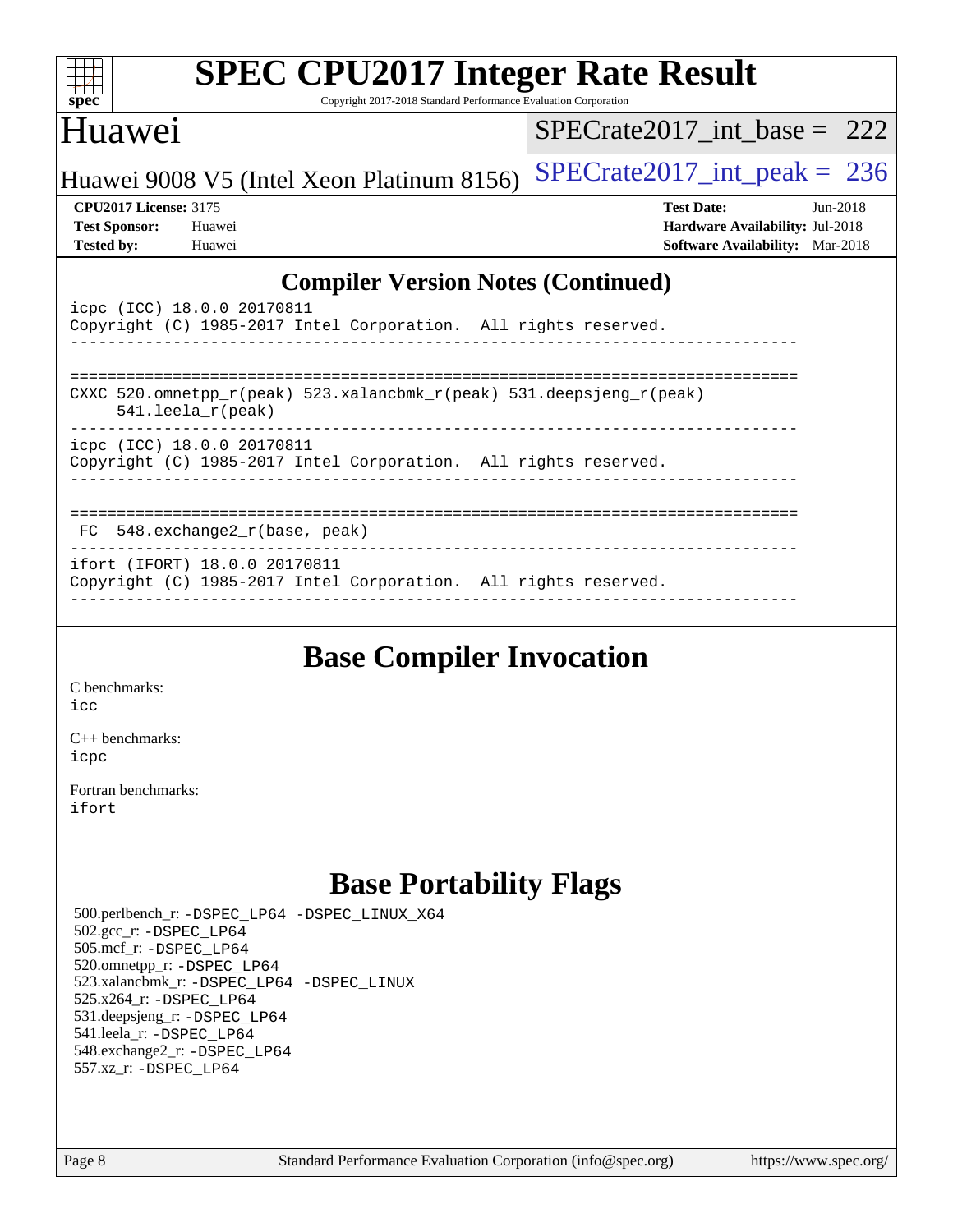| spec                         | <b>SPEC CPU2017 Integer Rate Result</b><br>Copyright 2017-2018 Standard Performance Evaluation Corporation                |                                        |  |
|------------------------------|---------------------------------------------------------------------------------------------------------------------------|----------------------------------------|--|
| Huawei                       |                                                                                                                           | $SPECrate2017\_int\_base = 222$        |  |
|                              | Huawei 9008 V5 (Intel Xeon Platinum 8156)                                                                                 | $SPECTate2017\_int\_peak = 236$        |  |
| <b>CPU2017 License: 3175</b> |                                                                                                                           | <b>Test Date:</b><br>$Jun-2018$        |  |
| <b>Test Sponsor:</b>         | Huawei                                                                                                                    | <b>Hardware Availability: Jul-2018</b> |  |
| <b>Tested by:</b>            | Huawei                                                                                                                    | <b>Software Availability:</b> Mar-2018 |  |
|                              | <b>Base Optimization Flags</b>                                                                                            |                                        |  |
| C benchmarks:                |                                                                                                                           |                                        |  |
|                              | $-Wl$ ,-z, muldefs -xCORE-AVX512 -ipo -03 -no-prec-div<br>-qopt-mem-layout-trans=3 -L/usr/local/je5.0.1-64/lib -ljemalloc |                                        |  |
| $C_{++}$ benchmarks:         | $-Wl$ ,-z, muldefs -xCORE-AVX512 -ipo -03 -no-prec-div<br>-qopt-mem-layout-trans=3 -L/usr/local/je5.0.1-64/lib -ljemalloc |                                        |  |

[Fortran benchmarks:](http://www.spec.org/auto/cpu2017/Docs/result-fields.html#Fortranbenchmarks)

[-Wl,-z,muldefs](http://www.spec.org/cpu2017/results/res2018q4/cpu2017-20181017-09259.flags.html#user_FCbase_link_force_multiple1_b4cbdb97b34bdee9ceefcfe54f4c8ea74255f0b02a4b23e853cdb0e18eb4525ac79b5a88067c842dd0ee6996c24547a27a4b99331201badda8798ef8a743f577) [-xCORE-AVX512](http://www.spec.org/cpu2017/results/res2018q4/cpu2017-20181017-09259.flags.html#user_FCbase_f-xCORE-AVX512) [-ipo](http://www.spec.org/cpu2017/results/res2018q4/cpu2017-20181017-09259.flags.html#user_FCbase_f-ipo) [-O3](http://www.spec.org/cpu2017/results/res2018q4/cpu2017-20181017-09259.flags.html#user_FCbase_f-O3) [-no-prec-div](http://www.spec.org/cpu2017/results/res2018q4/cpu2017-20181017-09259.flags.html#user_FCbase_f-no-prec-div) [-qopt-mem-layout-trans=3](http://www.spec.org/cpu2017/results/res2018q4/cpu2017-20181017-09259.flags.html#user_FCbase_f-qopt-mem-layout-trans_de80db37974c74b1f0e20d883f0b675c88c3b01e9d123adea9b28688d64333345fb62bc4a798493513fdb68f60282f9a726aa07f478b2f7113531aecce732043) [-nostandard-realloc-lhs](http://www.spec.org/cpu2017/results/res2018q4/cpu2017-20181017-09259.flags.html#user_FCbase_f_2003_std_realloc_82b4557e90729c0f113870c07e44d33d6f5a304b4f63d4c15d2d0f1fab99f5daaed73bdb9275d9ae411527f28b936061aa8b9c8f2d63842963b95c9dd6426b8a) [-align array32byte](http://www.spec.org/cpu2017/results/res2018q4/cpu2017-20181017-09259.flags.html#user_FCbase_align_array32byte_b982fe038af199962ba9a80c053b8342c548c85b40b8e86eb3cc33dee0d7986a4af373ac2d51c3f7cf710a18d62fdce2948f201cd044323541f22fc0fffc51b6) [-L/usr/local/je5.0.1-64/lib](http://www.spec.org/cpu2017/results/res2018q4/cpu2017-20181017-09259.flags.html#user_FCbase_jemalloc_link_path64_4b10a636b7bce113509b17f3bd0d6226c5fb2346b9178c2d0232c14f04ab830f976640479e5c33dc2bcbbdad86ecfb6634cbbd4418746f06f368b512fced5394) [-ljemalloc](http://www.spec.org/cpu2017/results/res2018q4/cpu2017-20181017-09259.flags.html#user_FCbase_jemalloc_link_lib_d1249b907c500fa1c0672f44f562e3d0f79738ae9e3c4a9c376d49f265a04b9c99b167ecedbf6711b3085be911c67ff61f150a17b3472be731631ba4d0471706)

## **[Base Other Flags](http://www.spec.org/auto/cpu2017/Docs/result-fields.html#BaseOtherFlags)**

[C benchmarks](http://www.spec.org/auto/cpu2017/Docs/result-fields.html#Cbenchmarks):  $-m64 - std= c11$  $-m64 - std= c11$ 

[C++ benchmarks:](http://www.spec.org/auto/cpu2017/Docs/result-fields.html#CXXbenchmarks) [-m64](http://www.spec.org/cpu2017/results/res2018q4/cpu2017-20181017-09259.flags.html#user_CXXbase_intel_intel64_18.0_af43caccfc8ded86e7699f2159af6efc7655f51387b94da716254467f3c01020a5059329e2569e4053f409e7c9202a7efc638f7a6d1ffb3f52dea4a3e31d82ab)

[Fortran benchmarks](http://www.spec.org/auto/cpu2017/Docs/result-fields.html#Fortranbenchmarks): [-m64](http://www.spec.org/cpu2017/results/res2018q4/cpu2017-20181017-09259.flags.html#user_FCbase_intel_intel64_18.0_af43caccfc8ded86e7699f2159af6efc7655f51387b94da716254467f3c01020a5059329e2569e4053f409e7c9202a7efc638f7a6d1ffb3f52dea4a3e31d82ab)

## **[Peak Compiler Invocation](http://www.spec.org/auto/cpu2017/Docs/result-fields.html#PeakCompilerInvocation)**

[C benchmarks](http://www.spec.org/auto/cpu2017/Docs/result-fields.html#Cbenchmarks): [icc](http://www.spec.org/cpu2017/results/res2018q4/cpu2017-20181017-09259.flags.html#user_CCpeak_intel_icc_18.0_66fc1ee009f7361af1fbd72ca7dcefbb700085f36577c54f309893dd4ec40d12360134090235512931783d35fd58c0460139e722d5067c5574d8eaf2b3e37e92)

[C++ benchmarks:](http://www.spec.org/auto/cpu2017/Docs/result-fields.html#CXXbenchmarks) [icpc](http://www.spec.org/cpu2017/results/res2018q4/cpu2017-20181017-09259.flags.html#user_CXXpeak_intel_icpc_18.0_c510b6838c7f56d33e37e94d029a35b4a7bccf4766a728ee175e80a419847e808290a9b78be685c44ab727ea267ec2f070ec5dc83b407c0218cded6866a35d07)

[Fortran benchmarks](http://www.spec.org/auto/cpu2017/Docs/result-fields.html#Fortranbenchmarks): [ifort](http://www.spec.org/cpu2017/results/res2018q4/cpu2017-20181017-09259.flags.html#user_FCpeak_intel_ifort_18.0_8111460550e3ca792625aed983ce982f94888b8b503583aa7ba2b8303487b4d8a21a13e7191a45c5fd58ff318f48f9492884d4413fa793fd88dd292cad7027ca)

# **[Peak Portability Flags](http://www.spec.org/auto/cpu2017/Docs/result-fields.html#PeakPortabilityFlags)**

 500.perlbench\_r: [-DSPEC\\_LP64](http://www.spec.org/cpu2017/results/res2018q4/cpu2017-20181017-09259.flags.html#b500.perlbench_r_peakPORTABILITY_DSPEC_LP64) [-DSPEC\\_LINUX\\_X64](http://www.spec.org/cpu2017/results/res2018q4/cpu2017-20181017-09259.flags.html#b500.perlbench_r_peakCPORTABILITY_DSPEC_LINUX_X64) 502.gcc\_r: [-D\\_FILE\\_OFFSET\\_BITS=64](http://www.spec.org/cpu2017/results/res2018q4/cpu2017-20181017-09259.flags.html#user_peakPORTABILITY502_gcc_r_file_offset_bits_64_5ae949a99b284ddf4e95728d47cb0843d81b2eb0e18bdfe74bbf0f61d0b064f4bda2f10ea5eb90e1dcab0e84dbc592acfc5018bc955c18609f94ddb8d550002c)

**(Continued on next page)**

Page 9 Standard Performance Evaluation Corporation [\(info@spec.org\)](mailto:info@spec.org) <https://www.spec.org/>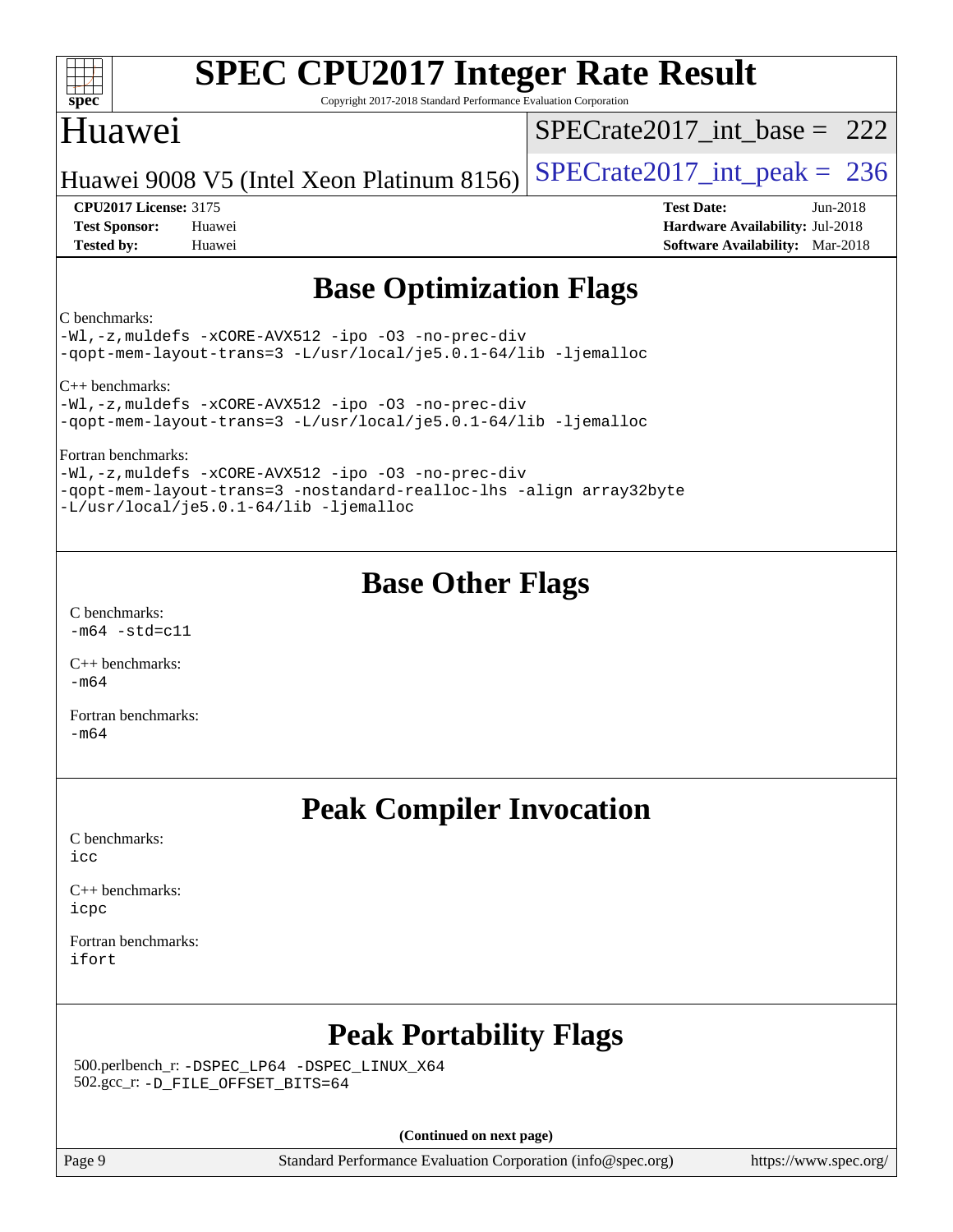

Copyright 2017-2018 Standard Performance Evaluation Corporation

#### Huawei

[SPECrate2017\\_int\\_base =](http://www.spec.org/auto/cpu2017/Docs/result-fields.html#SPECrate2017intbase) 222

Huawei 9008 V5 (Intel Xeon Platinum 8156) SPECrate  $2017$ \_int\_peak = 236

**[CPU2017 License:](http://www.spec.org/auto/cpu2017/Docs/result-fields.html#CPU2017License)** 3175 **[Test Date:](http://www.spec.org/auto/cpu2017/Docs/result-fields.html#TestDate)** Jun-2018

**[Test Sponsor:](http://www.spec.org/auto/cpu2017/Docs/result-fields.html#TestSponsor)** Huawei **[Hardware Availability:](http://www.spec.org/auto/cpu2017/Docs/result-fields.html#HardwareAvailability)** Jul-2018 **[Tested by:](http://www.spec.org/auto/cpu2017/Docs/result-fields.html#Testedby)** Huawei **[Software Availability:](http://www.spec.org/auto/cpu2017/Docs/result-fields.html#SoftwareAvailability)** Mar-2018

# **[Peak Portability Flags \(Continued\)](http://www.spec.org/auto/cpu2017/Docs/result-fields.html#PeakPortabilityFlags)**

 505.mcf\_r: [-DSPEC\\_LP64](http://www.spec.org/cpu2017/results/res2018q4/cpu2017-20181017-09259.flags.html#suite_peakPORTABILITY505_mcf_r_DSPEC_LP64) 520.omnetpp\_r: [-DSPEC\\_LP64](http://www.spec.org/cpu2017/results/res2018q4/cpu2017-20181017-09259.flags.html#suite_peakPORTABILITY520_omnetpp_r_DSPEC_LP64) 523.xalancbmk\_r: [-D\\_FILE\\_OFFSET\\_BITS=64](http://www.spec.org/cpu2017/results/res2018q4/cpu2017-20181017-09259.flags.html#user_peakPORTABILITY523_xalancbmk_r_file_offset_bits_64_5ae949a99b284ddf4e95728d47cb0843d81b2eb0e18bdfe74bbf0f61d0b064f4bda2f10ea5eb90e1dcab0e84dbc592acfc5018bc955c18609f94ddb8d550002c) [-DSPEC\\_LINUX](http://www.spec.org/cpu2017/results/res2018q4/cpu2017-20181017-09259.flags.html#b523.xalancbmk_r_peakCXXPORTABILITY_DSPEC_LINUX) 525.x264\_r: [-DSPEC\\_LP64](http://www.spec.org/cpu2017/results/res2018q4/cpu2017-20181017-09259.flags.html#suite_peakPORTABILITY525_x264_r_DSPEC_LP64) 531.deepsjeng\_r: [-DSPEC\\_LP64](http://www.spec.org/cpu2017/results/res2018q4/cpu2017-20181017-09259.flags.html#suite_peakPORTABILITY531_deepsjeng_r_DSPEC_LP64) 541.leela\_r: [-DSPEC\\_LP64](http://www.spec.org/cpu2017/results/res2018q4/cpu2017-20181017-09259.flags.html#suite_peakPORTABILITY541_leela_r_DSPEC_LP64) 548.exchange2\_r: [-DSPEC\\_LP64](http://www.spec.org/cpu2017/results/res2018q4/cpu2017-20181017-09259.flags.html#suite_peakPORTABILITY548_exchange2_r_DSPEC_LP64) 557.xz\_r: [-DSPEC\\_LP64](http://www.spec.org/cpu2017/results/res2018q4/cpu2017-20181017-09259.flags.html#suite_peakPORTABILITY557_xz_r_DSPEC_LP64)

## **[Peak Optimization Flags](http://www.spec.org/auto/cpu2017/Docs/result-fields.html#PeakOptimizationFlags)**

[C benchmarks](http://www.spec.org/auto/cpu2017/Docs/result-fields.html#Cbenchmarks):

 500.perlbench\_r: [-Wl,-z,muldefs](http://www.spec.org/cpu2017/results/res2018q4/cpu2017-20181017-09259.flags.html#user_peakEXTRA_LDFLAGS500_perlbench_r_link_force_multiple1_b4cbdb97b34bdee9ceefcfe54f4c8ea74255f0b02a4b23e853cdb0e18eb4525ac79b5a88067c842dd0ee6996c24547a27a4b99331201badda8798ef8a743f577) [-prof-gen](http://www.spec.org/cpu2017/results/res2018q4/cpu2017-20181017-09259.flags.html#user_peakPASS1_CFLAGSPASS1_LDFLAGS500_perlbench_r_prof_gen_5aa4926d6013ddb2a31985c654b3eb18169fc0c6952a63635c234f711e6e63dd76e94ad52365559451ec499a2cdb89e4dc58ba4c67ef54ca681ffbe1461d6b36)(pass 1) [-prof-use](http://www.spec.org/cpu2017/results/res2018q4/cpu2017-20181017-09259.flags.html#user_peakPASS2_CFLAGSPASS2_LDFLAGS500_perlbench_r_prof_use_1a21ceae95f36a2b53c25747139a6c16ca95bd9def2a207b4f0849963b97e94f5260e30a0c64f4bb623698870e679ca08317ef8150905d41bd88c6f78df73f19)(pass 2) [-ipo](http://www.spec.org/cpu2017/results/res2018q4/cpu2017-20181017-09259.flags.html#user_peakPASS1_COPTIMIZEPASS2_COPTIMIZE500_perlbench_r_f-ipo) [-xCORE-AVX512](http://www.spec.org/cpu2017/results/res2018q4/cpu2017-20181017-09259.flags.html#user_peakPASS2_COPTIMIZE500_perlbench_r_f-xCORE-AVX512) [-O3](http://www.spec.org/cpu2017/results/res2018q4/cpu2017-20181017-09259.flags.html#user_peakPASS1_COPTIMIZEPASS2_COPTIMIZE500_perlbench_r_f-O3) [-no-prec-div](http://www.spec.org/cpu2017/results/res2018q4/cpu2017-20181017-09259.flags.html#user_peakPASS1_COPTIMIZEPASS2_COPTIMIZE500_perlbench_r_f-no-prec-div) [-qopt-mem-layout-trans=3](http://www.spec.org/cpu2017/results/res2018q4/cpu2017-20181017-09259.flags.html#user_peakPASS1_COPTIMIZEPASS2_COPTIMIZE500_perlbench_r_f-qopt-mem-layout-trans_de80db37974c74b1f0e20d883f0b675c88c3b01e9d123adea9b28688d64333345fb62bc4a798493513fdb68f60282f9a726aa07f478b2f7113531aecce732043) [-fno-strict-overflow](http://www.spec.org/cpu2017/results/res2018q4/cpu2017-20181017-09259.flags.html#user_peakEXTRA_OPTIMIZE500_perlbench_r_f-fno-strict-overflow) [-L/usr/local/je5.0.1-64/lib](http://www.spec.org/cpu2017/results/res2018q4/cpu2017-20181017-09259.flags.html#user_peakEXTRA_LIBS500_perlbench_r_jemalloc_link_path64_4b10a636b7bce113509b17f3bd0d6226c5fb2346b9178c2d0232c14f04ab830f976640479e5c33dc2bcbbdad86ecfb6634cbbd4418746f06f368b512fced5394) [-ljemalloc](http://www.spec.org/cpu2017/results/res2018q4/cpu2017-20181017-09259.flags.html#user_peakEXTRA_LIBS500_perlbench_r_jemalloc_link_lib_d1249b907c500fa1c0672f44f562e3d0f79738ae9e3c4a9c376d49f265a04b9c99b167ecedbf6711b3085be911c67ff61f150a17b3472be731631ba4d0471706)

 502.gcc\_r: [-L/opt/intel/compilers\\_and\\_libraries\\_2018/linux/lib/ia32](http://www.spec.org/cpu2017/results/res2018q4/cpu2017-20181017-09259.flags.html#user_peakCCLD502_gcc_r_Enable-32bit-runtime_af243bdb1d79e4c7a4f720bf8275e627de2ecd461de63307bc14cef0633fde3cd7bb2facb32dcc8be9566045fb55d40ce2b72b725f73827aa7833441b71b9343) [-Wl,-z,muldefs](http://www.spec.org/cpu2017/results/res2018q4/cpu2017-20181017-09259.flags.html#user_peakEXTRA_LDFLAGS502_gcc_r_link_force_multiple1_b4cbdb97b34bdee9ceefcfe54f4c8ea74255f0b02a4b23e853cdb0e18eb4525ac79b5a88067c842dd0ee6996c24547a27a4b99331201badda8798ef8a743f577) [-prof-gen](http://www.spec.org/cpu2017/results/res2018q4/cpu2017-20181017-09259.flags.html#user_peakPASS1_CFLAGSPASS1_LDFLAGS502_gcc_r_prof_gen_5aa4926d6013ddb2a31985c654b3eb18169fc0c6952a63635c234f711e6e63dd76e94ad52365559451ec499a2cdb89e4dc58ba4c67ef54ca681ffbe1461d6b36)(pass 1) [-prof-use](http://www.spec.org/cpu2017/results/res2018q4/cpu2017-20181017-09259.flags.html#user_peakPASS2_CFLAGSPASS2_LDFLAGS502_gcc_r_prof_use_1a21ceae95f36a2b53c25747139a6c16ca95bd9def2a207b4f0849963b97e94f5260e30a0c64f4bb623698870e679ca08317ef8150905d41bd88c6f78df73f19)(pass 2) [-ipo](http://www.spec.org/cpu2017/results/res2018q4/cpu2017-20181017-09259.flags.html#user_peakPASS1_COPTIMIZEPASS2_COPTIMIZE502_gcc_r_f-ipo) [-xCORE-AVX512](http://www.spec.org/cpu2017/results/res2018q4/cpu2017-20181017-09259.flags.html#user_peakPASS2_COPTIMIZE502_gcc_r_f-xCORE-AVX512) [-O3](http://www.spec.org/cpu2017/results/res2018q4/cpu2017-20181017-09259.flags.html#user_peakPASS1_COPTIMIZEPASS2_COPTIMIZE502_gcc_r_f-O3) [-no-prec-div](http://www.spec.org/cpu2017/results/res2018q4/cpu2017-20181017-09259.flags.html#user_peakPASS1_COPTIMIZEPASS2_COPTIMIZE502_gcc_r_f-no-prec-div) [-qopt-mem-layout-trans=3](http://www.spec.org/cpu2017/results/res2018q4/cpu2017-20181017-09259.flags.html#user_peakPASS1_COPTIMIZEPASS2_COPTIMIZE502_gcc_r_f-qopt-mem-layout-trans_de80db37974c74b1f0e20d883f0b675c88c3b01e9d123adea9b28688d64333345fb62bc4a798493513fdb68f60282f9a726aa07f478b2f7113531aecce732043) [-L/usr/local/je5.0.1-32/lib](http://www.spec.org/cpu2017/results/res2018q4/cpu2017-20181017-09259.flags.html#user_peakEXTRA_LIBS502_gcc_r_jemalloc_link_path32_e29f22e8e6c17053bbc6a0971f5a9c01a601a06bb1a59df2084b77a2fe0a2995b64fd4256feaeea39eeba3aae142e96e2b2b0a28974019c0c0c88139a84f900a) [-ljemalloc](http://www.spec.org/cpu2017/results/res2018q4/cpu2017-20181017-09259.flags.html#user_peakEXTRA_LIBS502_gcc_r_jemalloc_link_lib_d1249b907c500fa1c0672f44f562e3d0f79738ae9e3c4a9c376d49f265a04b9c99b167ecedbf6711b3085be911c67ff61f150a17b3472be731631ba4d0471706)

```
 505.mcf_r: -Wl,-z,muldefs -xCORE-AVX512 -ipo -O3 -no-prec-div
-qopt-mem-layout-trans=3 -L/usr/local/je5.0.1-64/lib
-ljemalloc
```
 525.x264\_r: [-Wl,-z,muldefs](http://www.spec.org/cpu2017/results/res2018q4/cpu2017-20181017-09259.flags.html#user_peakEXTRA_LDFLAGS525_x264_r_link_force_multiple1_b4cbdb97b34bdee9ceefcfe54f4c8ea74255f0b02a4b23e853cdb0e18eb4525ac79b5a88067c842dd0ee6996c24547a27a4b99331201badda8798ef8a743f577) [-xCORE-AVX512](http://www.spec.org/cpu2017/results/res2018q4/cpu2017-20181017-09259.flags.html#user_peakCOPTIMIZE525_x264_r_f-xCORE-AVX512) [-ipo](http://www.spec.org/cpu2017/results/res2018q4/cpu2017-20181017-09259.flags.html#user_peakCOPTIMIZE525_x264_r_f-ipo) [-O3](http://www.spec.org/cpu2017/results/res2018q4/cpu2017-20181017-09259.flags.html#user_peakCOPTIMIZE525_x264_r_f-O3) [-no-prec-div](http://www.spec.org/cpu2017/results/res2018q4/cpu2017-20181017-09259.flags.html#user_peakCOPTIMIZE525_x264_r_f-no-prec-div) [-qopt-mem-layout-trans=3](http://www.spec.org/cpu2017/results/res2018q4/cpu2017-20181017-09259.flags.html#user_peakCOPTIMIZE525_x264_r_f-qopt-mem-layout-trans_de80db37974c74b1f0e20d883f0b675c88c3b01e9d123adea9b28688d64333345fb62bc4a798493513fdb68f60282f9a726aa07f478b2f7113531aecce732043) [-fno-alias](http://www.spec.org/cpu2017/results/res2018q4/cpu2017-20181017-09259.flags.html#user_peakEXTRA_OPTIMIZE525_x264_r_f-no-alias_77dbac10d91cbfe898fbf4a29d1b29b694089caa623bdd1baccc9957d4edbe8d106c0b357e2748a65b44fc9e83d78098bb898077f3fe92f9faf24f7bd4a07ed7) [-L/usr/local/je5.0.1-64/lib](http://www.spec.org/cpu2017/results/res2018q4/cpu2017-20181017-09259.flags.html#user_peakEXTRA_LIBS525_x264_r_jemalloc_link_path64_4b10a636b7bce113509b17f3bd0d6226c5fb2346b9178c2d0232c14f04ab830f976640479e5c33dc2bcbbdad86ecfb6634cbbd4418746f06f368b512fced5394) [-ljemalloc](http://www.spec.org/cpu2017/results/res2018q4/cpu2017-20181017-09259.flags.html#user_peakEXTRA_LIBS525_x264_r_jemalloc_link_lib_d1249b907c500fa1c0672f44f562e3d0f79738ae9e3c4a9c376d49f265a04b9c99b167ecedbf6711b3085be911c67ff61f150a17b3472be731631ba4d0471706)

557.xz\_r: Same as 505.mcf\_r

[C++ benchmarks:](http://www.spec.org/auto/cpu2017/Docs/result-fields.html#CXXbenchmarks)

520.omnetpp\_r: $-Wl$ ,-z,muldefs -prof-qen(pass 1) [-prof-use](http://www.spec.org/cpu2017/results/res2018q4/cpu2017-20181017-09259.flags.html#user_peakPASS2_CXXFLAGSPASS2_LDFLAGS520_omnetpp_r_prof_use_1a21ceae95f36a2b53c25747139a6c16ca95bd9def2a207b4f0849963b97e94f5260e30a0c64f4bb623698870e679ca08317ef8150905d41bd88c6f78df73f19)(pass 2) [-ipo](http://www.spec.org/cpu2017/results/res2018q4/cpu2017-20181017-09259.flags.html#user_peakPASS1_CXXOPTIMIZEPASS2_CXXOPTIMIZE520_omnetpp_r_f-ipo) [-xCORE-AVX512](http://www.spec.org/cpu2017/results/res2018q4/cpu2017-20181017-09259.flags.html#user_peakPASS2_CXXOPTIMIZE520_omnetpp_r_f-xCORE-AVX512) [-O3](http://www.spec.org/cpu2017/results/res2018q4/cpu2017-20181017-09259.flags.html#user_peakPASS1_CXXOPTIMIZEPASS2_CXXOPTIMIZE520_omnetpp_r_f-O3) [-no-prec-div](http://www.spec.org/cpu2017/results/res2018q4/cpu2017-20181017-09259.flags.html#user_peakPASS1_CXXOPTIMIZEPASS2_CXXOPTIMIZE520_omnetpp_r_f-no-prec-div) [-qopt-mem-layout-trans=3](http://www.spec.org/cpu2017/results/res2018q4/cpu2017-20181017-09259.flags.html#user_peakPASS1_CXXOPTIMIZEPASS2_CXXOPTIMIZE520_omnetpp_r_f-qopt-mem-layout-trans_de80db37974c74b1f0e20d883f0b675c88c3b01e9d123adea9b28688d64333345fb62bc4a798493513fdb68f60282f9a726aa07f478b2f7113531aecce732043) [-L/usr/local/je5.0.1-64/lib](http://www.spec.org/cpu2017/results/res2018q4/cpu2017-20181017-09259.flags.html#user_peakEXTRA_LIBS520_omnetpp_r_jemalloc_link_path64_4b10a636b7bce113509b17f3bd0d6226c5fb2346b9178c2d0232c14f04ab830f976640479e5c33dc2bcbbdad86ecfb6634cbbd4418746f06f368b512fced5394) [-ljemalloc](http://www.spec.org/cpu2017/results/res2018q4/cpu2017-20181017-09259.flags.html#user_peakEXTRA_LIBS520_omnetpp_r_jemalloc_link_lib_d1249b907c500fa1c0672f44f562e3d0f79738ae9e3c4a9c376d49f265a04b9c99b167ecedbf6711b3085be911c67ff61f150a17b3472be731631ba4d0471706)

```
 523.xalancbmk_r: -L/opt/intel/compilers_and_libraries_2018/linux/lib/ia32
-Wl,-z,muldefs -prof-gen(pass 1) -prof-use(pass 2) -ipo
-xCORE-AVX512 -O3 -no-prec-div -qopt-mem-layout-trans=3
-L/usr/local/je5.0.1-32/lib -ljemalloc
```
**(Continued on next page)**